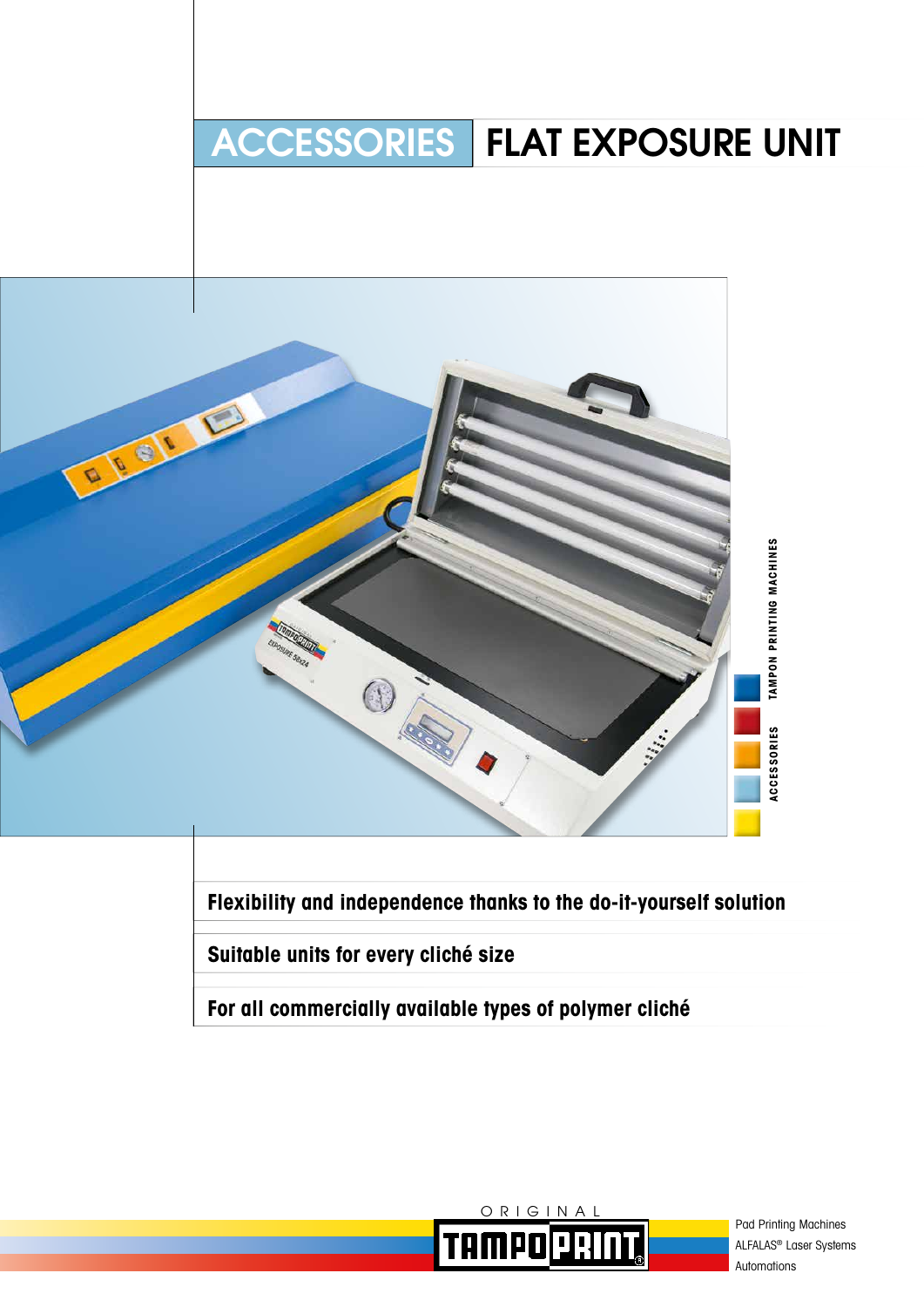### **The fast way to a new cliché**

"Do-it-yourself" is our motto. Because with our flat exposure units you can easily produce your own ready-to-print polymer cliché plates for the pad printing. Our flat exposure units are easy to use and are characterised by outstanding quality and excellent results. The benefits of these flat exposure units: Fast, flexible and independent production of pad printing clichés.

Almost all commercially available cliché sizes can be exposed with these units. You can choose from two different table models. The flat exposure units are used for exposing our Magnet-Aqua, Magnet-Eco and Magnet-Screen cliché plates. For the production of these washable plastic pad print clichés you need a suitable room with yellow light with connections for electricity, water and compressed air.

As the market leader and inventor of the pad printing, we offer, of course, a very huge selection of cliché plates, perforated or no-perforated, for the "Do-it-yourself" cliché production. You will also receive further accessories and consumables. Our sales team will gladly support you with excellent advice.

## **Flat exposure unit TSQ**

The TAMPOPRINT flat exposure unit TSQ is perfectly matched to the TSM "hermetic" transverse doctoring kit machine series and the TSQ machine series. It comes with a slide-in table with vacuum cover plate on which the pad printing cliché is positioned and held in place by vacuum. Long and narrow clichés can be produced with this exposure unit. An integrated clock timer allows exact exposure times. The TSQ exposure unit is characterised by its robust construction and its easy handling.





### **Technical data**

| Flat exposure unit TSQ            |          |               |  |
|-----------------------------------|----------|---------------|--|
| Item No.                          |          | 14 22 06      |  |
| Working area (width x depth)      | mm       | 1.100 x 380   |  |
| Exposable area = max. cliché size | mm       | 1.000 x 320   |  |
| Connecting load                   | W/A      | 385/2.55      |  |
| Power supply                      | V, Hz    | 220 / 230, 50 |  |
| Width                             | mm       | 1.250         |  |
| Depth                             | mm       | 600           |  |
| Height                            | mm       | 270           |  |
| Weight                            | kg       | 37            |  |
| <b>Spare parts</b>                |          |               |  |
| UV tubes, 6 x 20 Watt             | Item No. | 14 22 51      |  |
| Vacuum pump                       | Item No. | 14 22 45      |  |
| Vacuum foil                       | Item No. | 14 22 46      |  |
| Clock timer                       | Item No. | 14 22 47      |  |

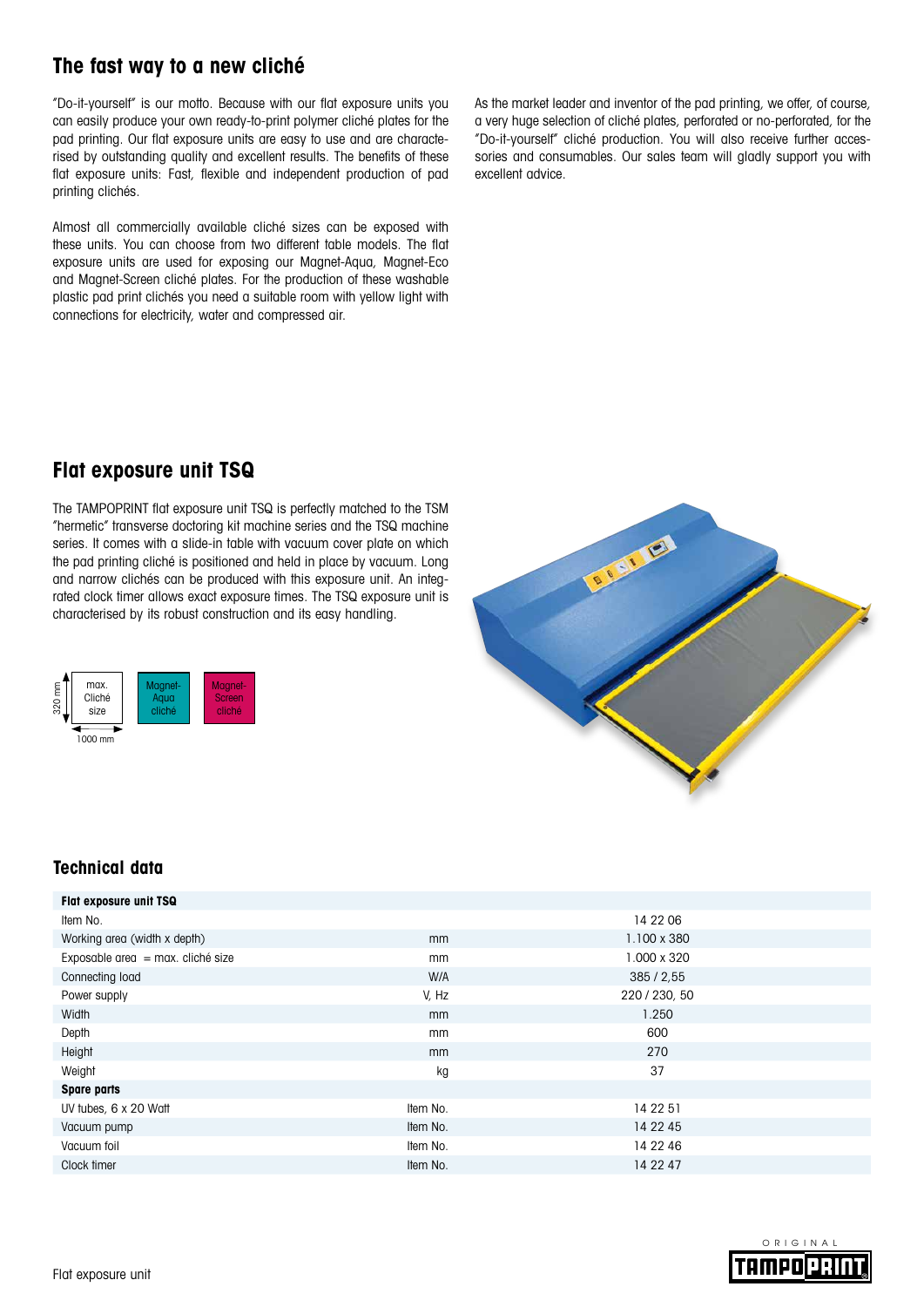# **Flat exposure unit EXPOSURE 58x24**

This unit is the energy-efficient successor to our "Large" and "Small" flat exposure units. With a maximum exposure area of 240 x 580 mm, the EXPOSURE 58x24 flat exposure unit covers all common cliché formats.

The unit is operated using an electronic control unit. EXPOSURE 58x24 has an integrated vacuum foil, which is rolled over the cliché to be exposed. As an integrated protective function, the lamps are automatically shut down if the hood is opened during exposure. This ensures optimum protection from UV radiation for the operator.





### **Technical data**

| Flat exposure unit EXPOSURE 58x24   |          |            |
|-------------------------------------|----------|------------|
| Item No.                            |          | 14 21 95   |
| Working area (width x depth)        | mm       | 710 x 500  |
| Exposable area $=$ max. cliché size | mm       | 580 x 240  |
| Connecting load                     | W/A      | 170/1      |
| Power supply                        | V, Hz    | 230, 50-60 |
| Width                               | mm       | 800        |
| Depth                               | mm       | 540        |
| Height                              | mm       | 225 / 580* |
| Weight                              | kg       | 10         |
| <b>Spare parts</b>                  |          |            |
| UV tubes, $4 \times 36$ W           | Item No. | 14 22 44   |
| Vacuum pump                         | Item No. | 14 21 90   |
| Pressure gauge                      | Item No. | 14 21 91   |
| Operating panel                     | Item No. | 14 21 92   |

 $* =$  with hood open



**Cliché, film assembly plate and film are placed inside the exposure unit Electronic control unit for easy operation**